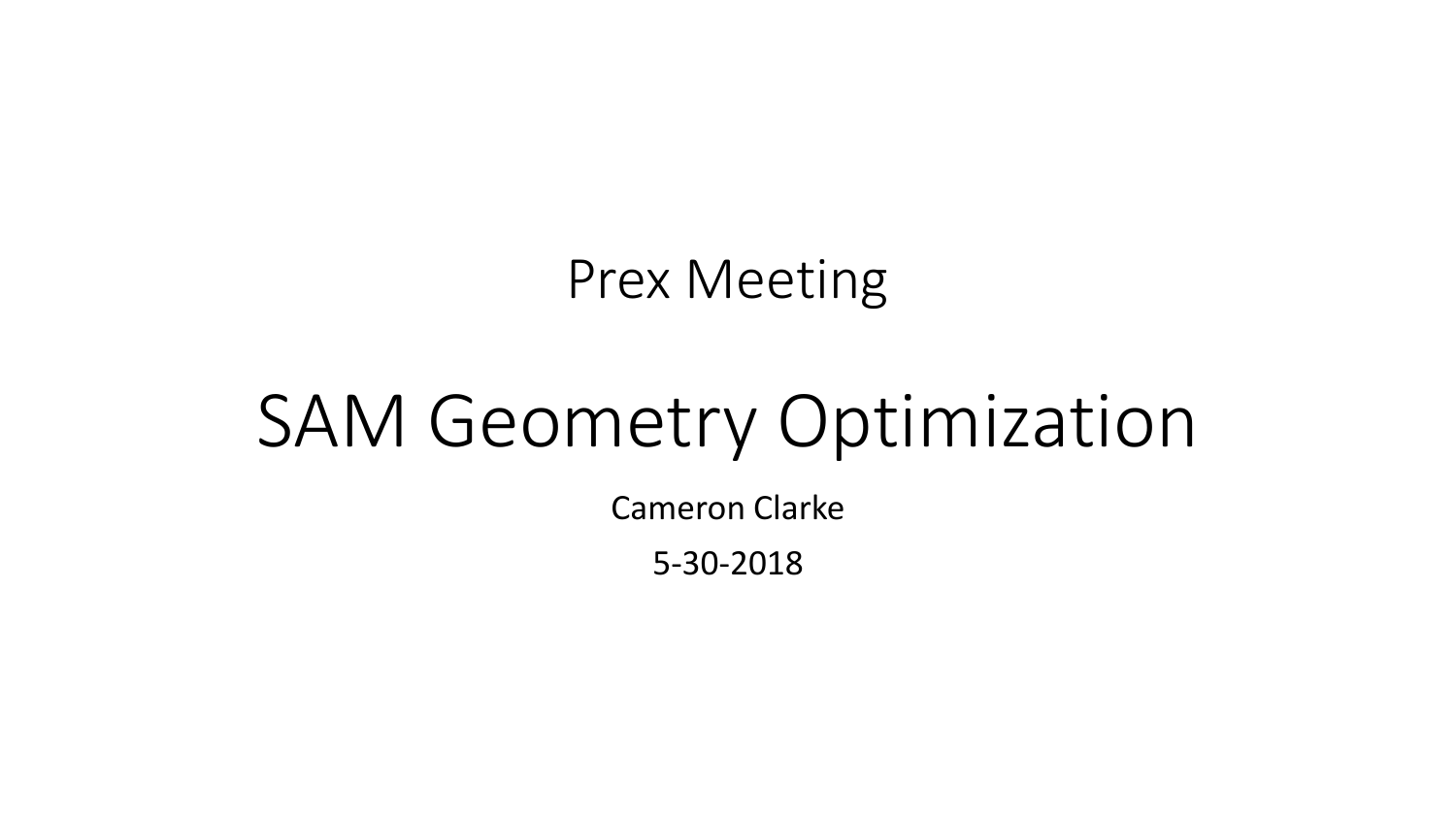#### Scattered flux at all detectors (6.3M events or so) My results (generator 7, full prex geometry) Ciprian's results

summary histogram per electron on target enerLogX

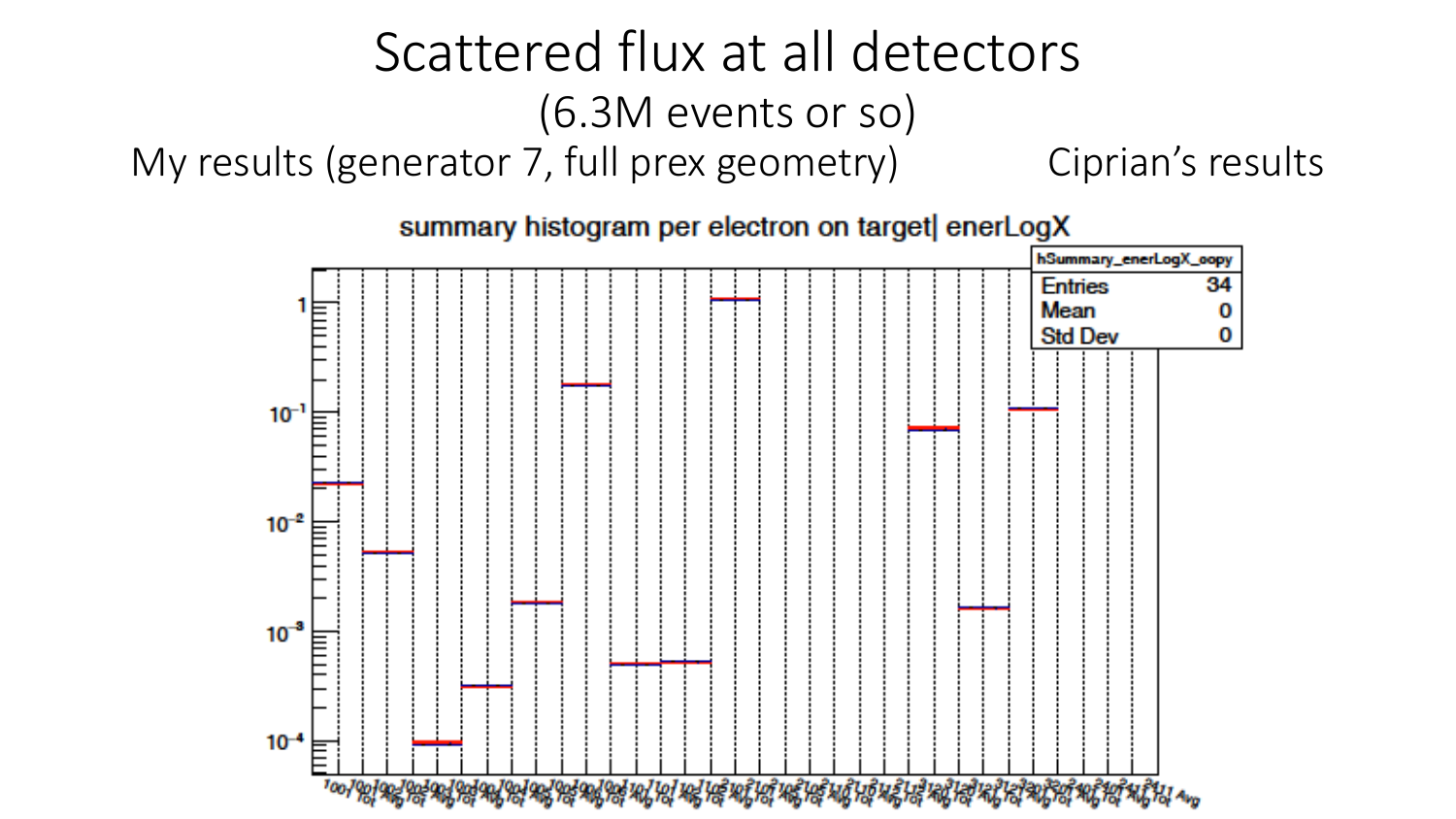## Spherical end cap

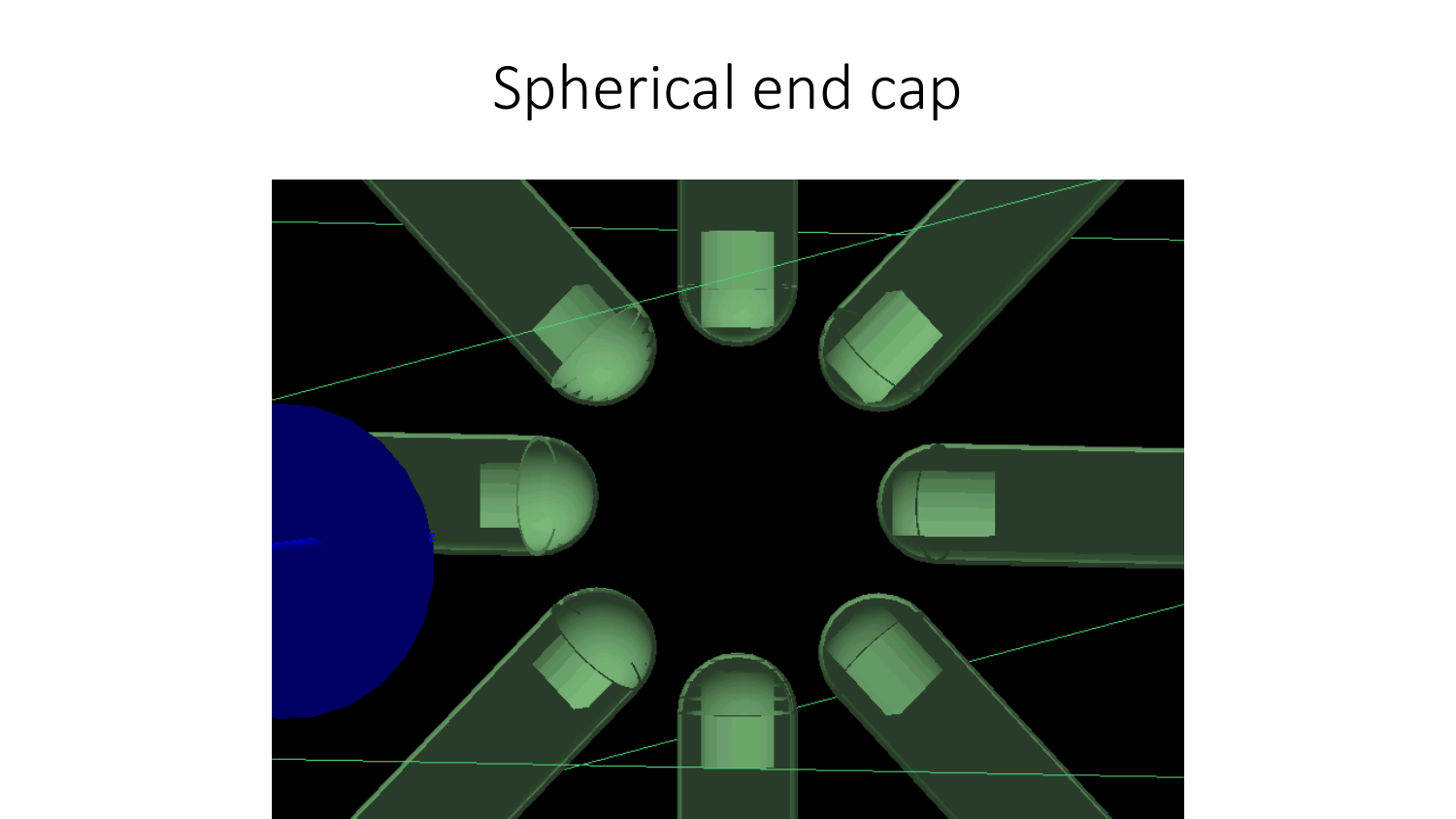## Vertices from SAMs hitting HRS

Cylindrical Endcap Spherical Endcap



Note color scale is rescaled by factor of 2 from left to right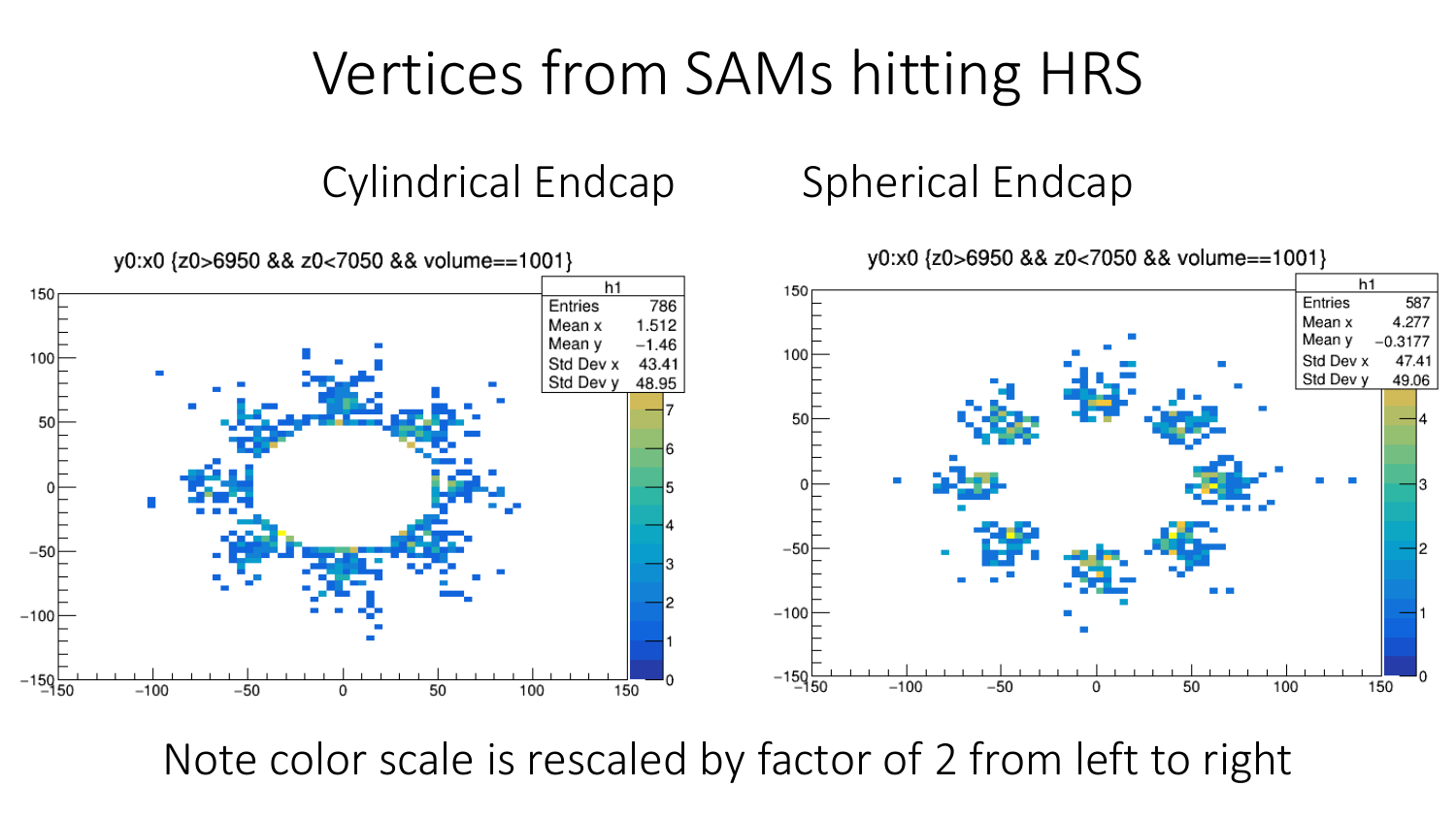Comparing the radiation all over the hall Blue = baseline, green = mostly removed, 90mm pulled out of the beamline, red = realistic scenario, 20 mm pulled out Pulling the SAMs out radially



summary histogram per electron on target neilLogX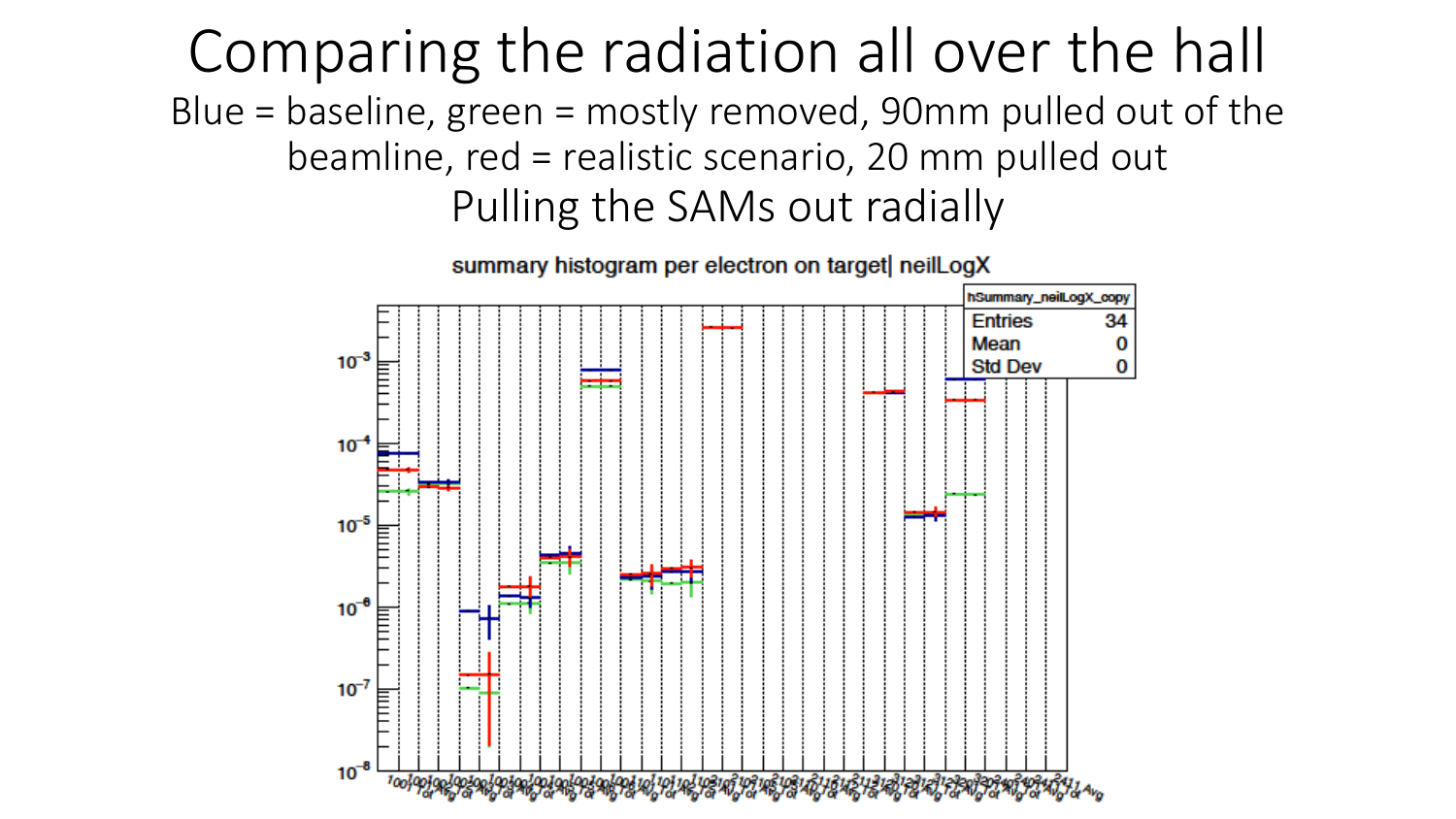Comparing the radiation all over the hall Blue = baseline, 130mm thick, green = mostly removed, 0.1mm thick, red = realistic compromise scenario, 50 mm thick Changing the thickness of the quartz



summary histogram per electron on target neilLogX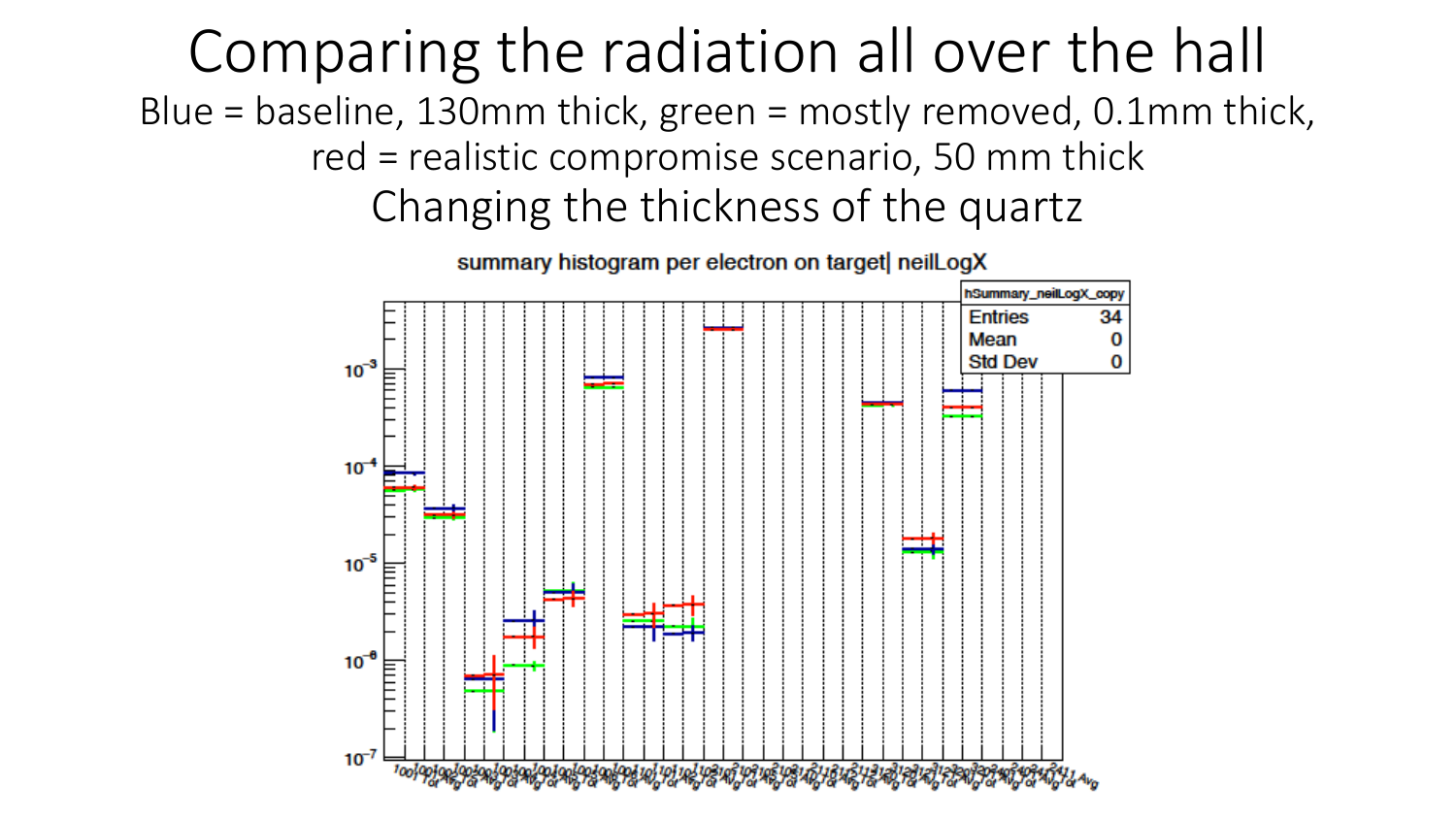Comparing the radiation all over the hall Blue = baseline,  $1500 \mu m$  thick (should be  $1651$ ), green = mostly gone, 100 $\mu$ m thick, red = realistic compromise scenario, 500  $\mu$ m thick Changing the thickness of the aluminum can